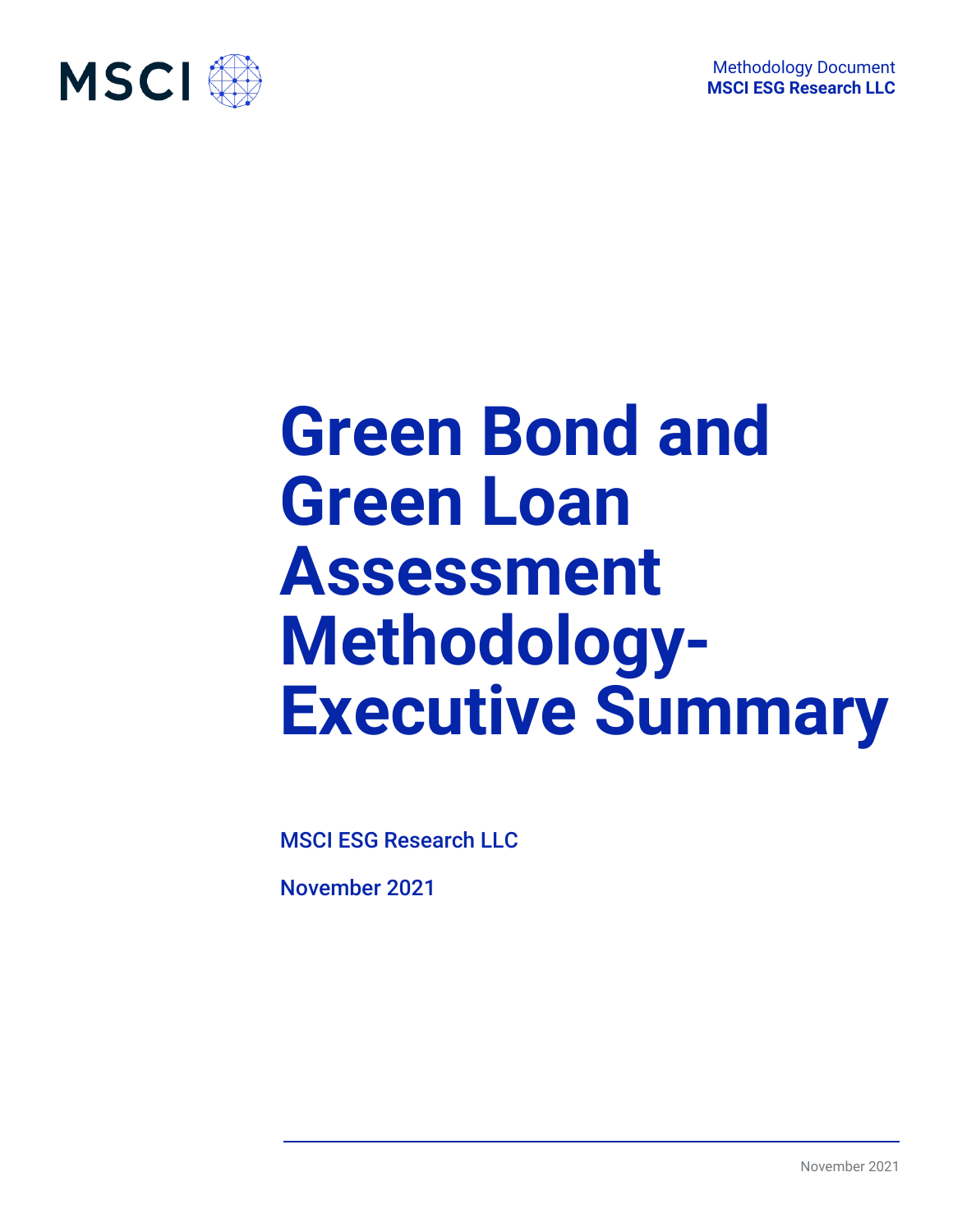

| Green Bond and Green Loan Assessment Methodology<br>1. Use of Proceeds<br>Process for Green Project Selection<br>2.<br><b>Management of Proceeds</b><br>3.<br><b>Ongoing Reporting</b><br>4. | <b>Contents</b> Executive Summary |                |
|----------------------------------------------------------------------------------------------------------------------------------------------------------------------------------------------|-----------------------------------|----------------|
|                                                                                                                                                                                              |                                   | 3              |
|                                                                                                                                                                                              |                                   | 4              |
|                                                                                                                                                                                              |                                   | 4              |
|                                                                                                                                                                                              |                                   | $\overline{4}$ |
|                                                                                                                                                                                              |                                   | 5              |
|                                                                                                                                                                                              | Appendix                          | 7              |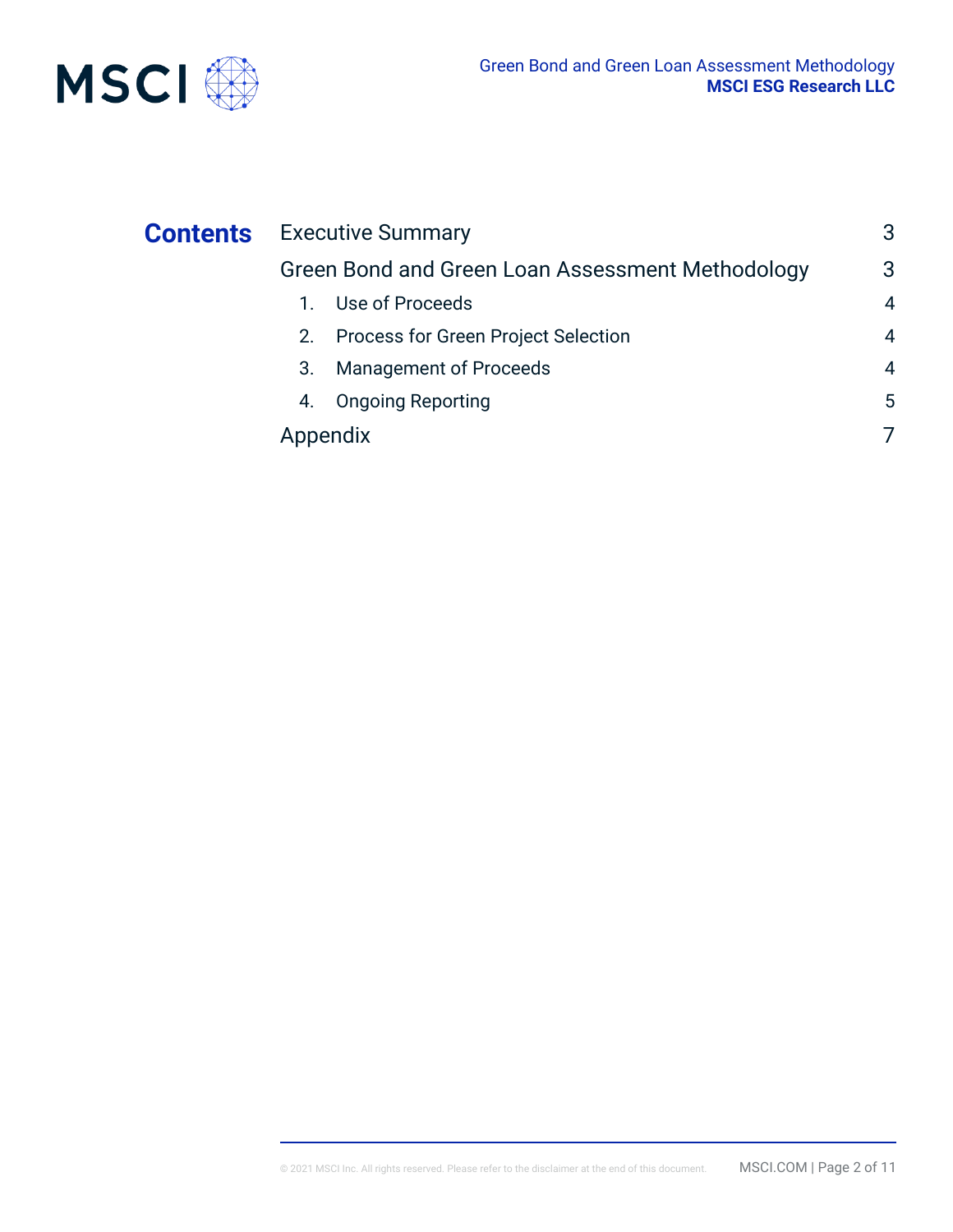

## **Executive Summary**

This document is a summary of the MSCI ESG Research Green Bond and Green Loan Assessment Methodology. The methodology outlines MSCI ESG Research's approach to defining "green" bonds and "green" loans, i.e., bonds and loans whose proceeds have a clear net environmental impact and aims to have clear criteria to define such instruments. The methodology is subject to change based on the evolving areas for use of proceeds, changes in regulatory requirements and standard definitions.

## **Green Bond and Green Loan Assessment Methodology**

Green bonds are fixed-income securities in which the proceeds are exclusively and formally applied to projects or activities that promote the transition to a low-carbon economy or other environmental sustainability purposes.

Green loans (including syndicated loans and revolving credit facilities) are loans in which the proceeds are exclusively and formally applied to projects or activities that promote the transition to a low-carbon economy or other environmental sustainability purposes.

Bonds and loans are independently evaluated by MSCI ESG Research along four dimensions to determine whether an instrument is classified as a "green bond" or a "green loan", respectively. For green bonds, these criteria reflect themes articulated in the Green Bond Principles set by the International Capital Markets Association (ICMA).<sup>1</sup> For green loans, these criteria reflect themes articulated in the Green Loan Principles set by the Loan Market Association (LMA). For both green bonds and green loans, we require clarity about a bond's or loan's:

- 1. Stated use of proceeds;
- 2. Process for green project evaluation and selection;
- 3. Process for management of proceeds; and
- 4. Commitment to ongoing reporting of the environmental performance of the use of proceeds.

Self-labeled green bonds and self-labeled green loans are evaluated using these criteria to identify the ones that may have a positive environmental benefit. In addition, green bonds and green loans can be issued under a sustainability bond/loan framework, social bond/loan framework or may be called "climate mitigation bonds/loans", "transition bonds/loans", or other similar nomenclatures. If

<sup>1</sup> Further details are in the Appendix on page 6 of this document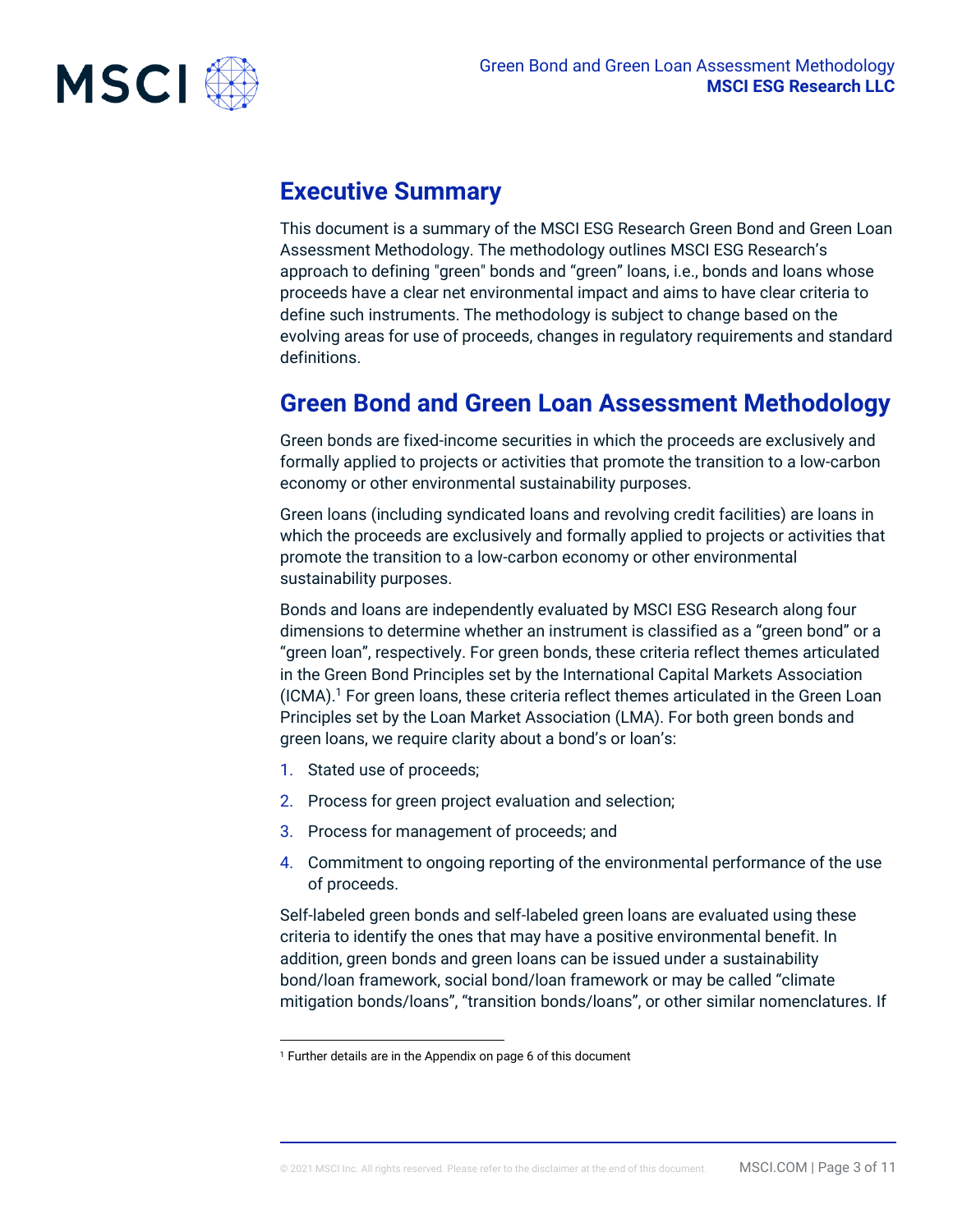

a bond or a loan (including a revolving credit facility) meets all the requirements of the MSCI Green Bond Assessment Methodology or MSCI Green Loan Assessment Methodology respectively, MSCI ESG Research considers it to be a "green bond" or "green loan".

## 1. Use of Proceeds

MSCI ESG Research has defined seven environmental categories as "green". In cases where project categories do not overlap entirely with MSCI ESG Research definitions, MSCI ESG Research will consider bonds and loans to meet assessment criteria if at least 90% of the projected use of proceeds falls within the categories mentioned below.

The seven environmental categories defined by MSCI ESG Research are:

- Alternative Energy
- Energy Efficiency
- Pollution Prevention
- Sustainable Water
- Green Building
- Climate Adaptation
- Other

A summary of projects that are eligible under the seven categories mentioned above is provided on page 6 of this document. Note that a green bond or loan may take the form of one or more tranches of a bond or loan facility respectively. In such cases, the green tranche(s) must be clearly designated, with proceeds of the green tranche(s) tracked by the borrower in an appropriate manner, as mentioned in Principle 3 below.

### 2. Process for Green Project Selection

The issuer must clearly delineate the specific criteria and process for determining projects or investments in the bond or loan-related documentation which can include, but is not limited to, the green bond or loan framework, investor presentation or website.

## 3. Management of Proceeds

For green loans, a formal process to ring-fence net proceeds raised to the use of proceeds must be disclosed in the documentation. Where a green loan takes the form of one or more tranches of a loan facility, each green tranche(s) must be clearly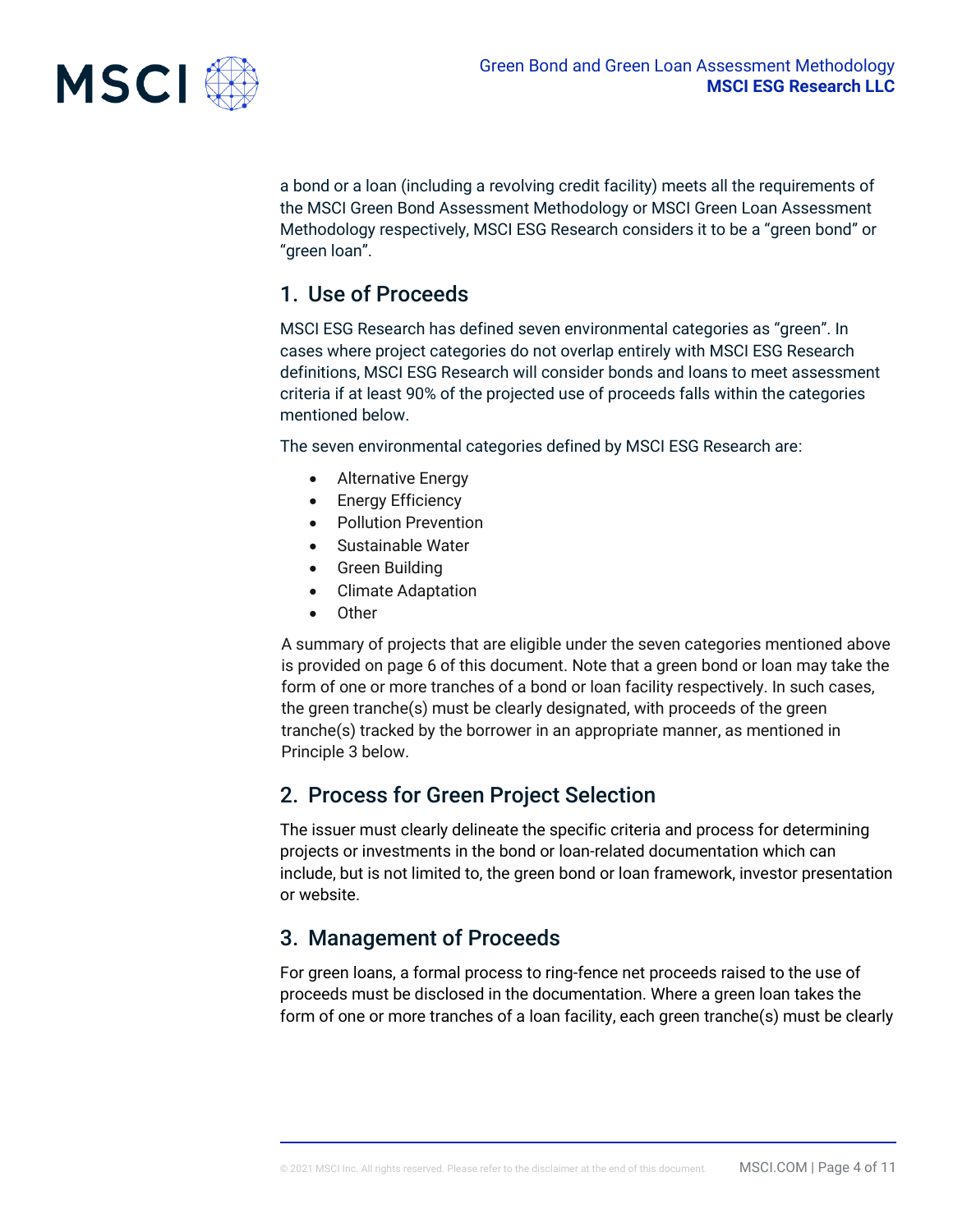

designated, with proceeds of the green tranche(s) credited to a separate account or tracked by the borrower in an appropriate manner.

For green bonds, a formal process to apply net proceeds raised or an amount equal to net proceeds raised to the eligible use of proceeds must be disclosed in the bond prospectus or supporting documentation.

## 4. Ongoing Reporting

At issuance, the bond issuer or loan borrower must either report on projects or state its commitment to report within one year of issuance. Reporting must include one or more of the following:

- a list of specific projects/investments, including amount disbursed to each individual project;
- aggregate project/investment categories, including amount disbursed to each project type;
- or quantitative or qualitative reporting on the environmental impact of the project pool (e.g., greenhouse gas emissions savings, reduction in water consumption, increased energy efficiency per unit of output, etc.).

**Note: For bonds or loans that are within MSCI ESG Research's standard coverage universe<sup>2</sup> , we follow the below process to track annual green bond or green loan reporting:** 

- **Annual Reporting**: At issuance, issuers of green bonds or green loan borrowers must either report on projects financed by the instrument's proceeds or commit to doing so within one year. This reporting obligation continues for the life of the bond or loan or until proceeds have been fully disbursed.
- **Reporting Review Period**: MSCI ESG Research reserves an additional three months beyond the 12-month deadline to review an issuer's green bond or borrower's green loan report.
- **Reporting Grace Period**: If an issuer or borrower has not published a report within 15 months of issuance, or 15 months of the prior use of proceeds report, it will be flagged as "On Watch" in MSCI ESG Research's system. If the issuer or borrower has not published a report within 18 months from issuance or the last annual report, its bond or loan will not be considered as "green" as per MSCI ESG Research's assessment due to lack of transparency.

<sup>&</sup>lt;sup>2</sup> This includes all bonds that are part of the Bloomberg MSCI Green Bond Index. It also includes bonds and loans for which MSCI ESG Research is contractually bound to provide a Second Party Opinion on annual green bond or green loan reporting.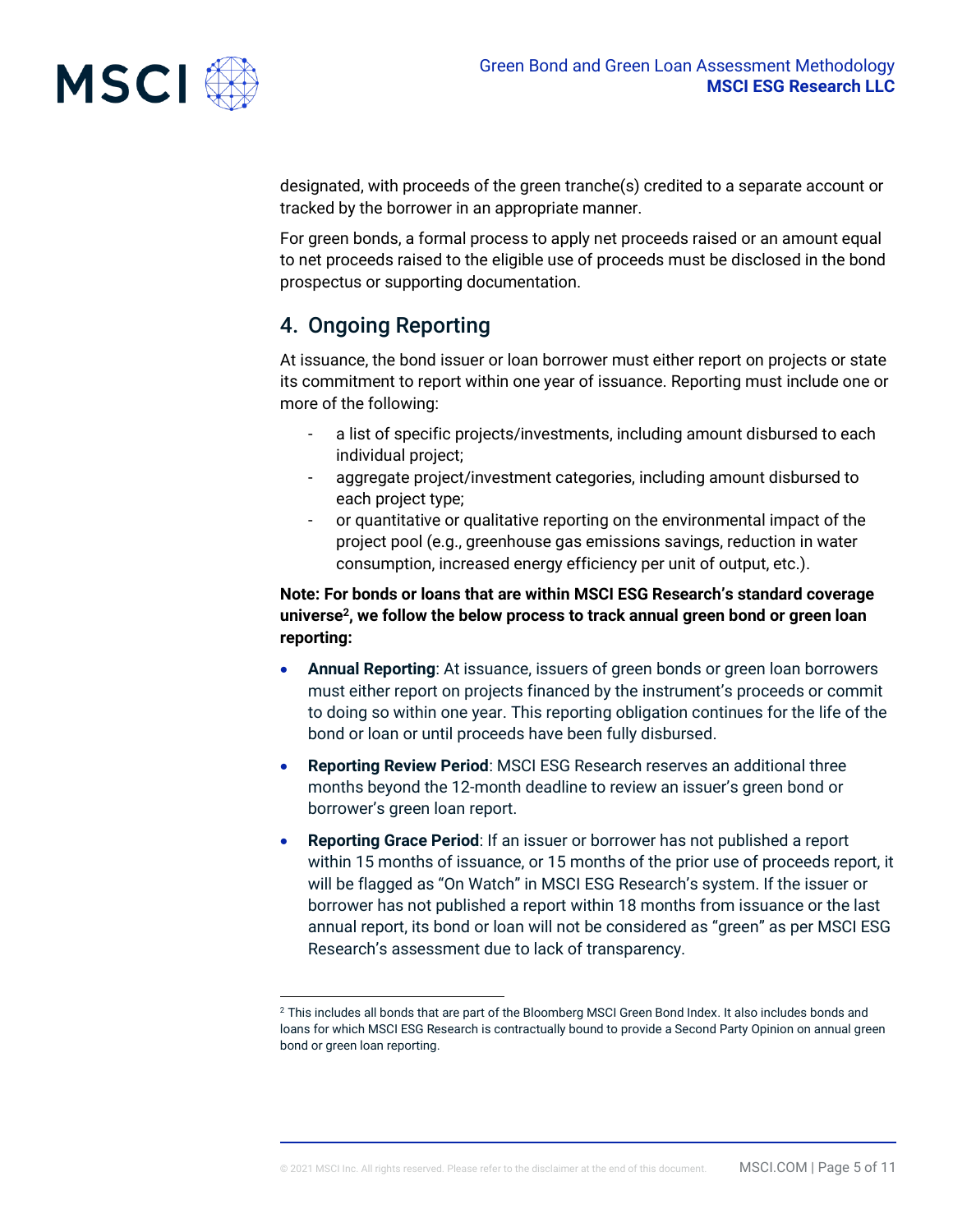

• **Annual Use of Proceeds Review**: If MSCI ESG Research's review of annual green bond or green loan reporting confirms that the use of proceeds deviates from the use of proceeds categories mentioned below, the bond or loan will no longer be considered as "green" as per MSCI ESG Research's assessment.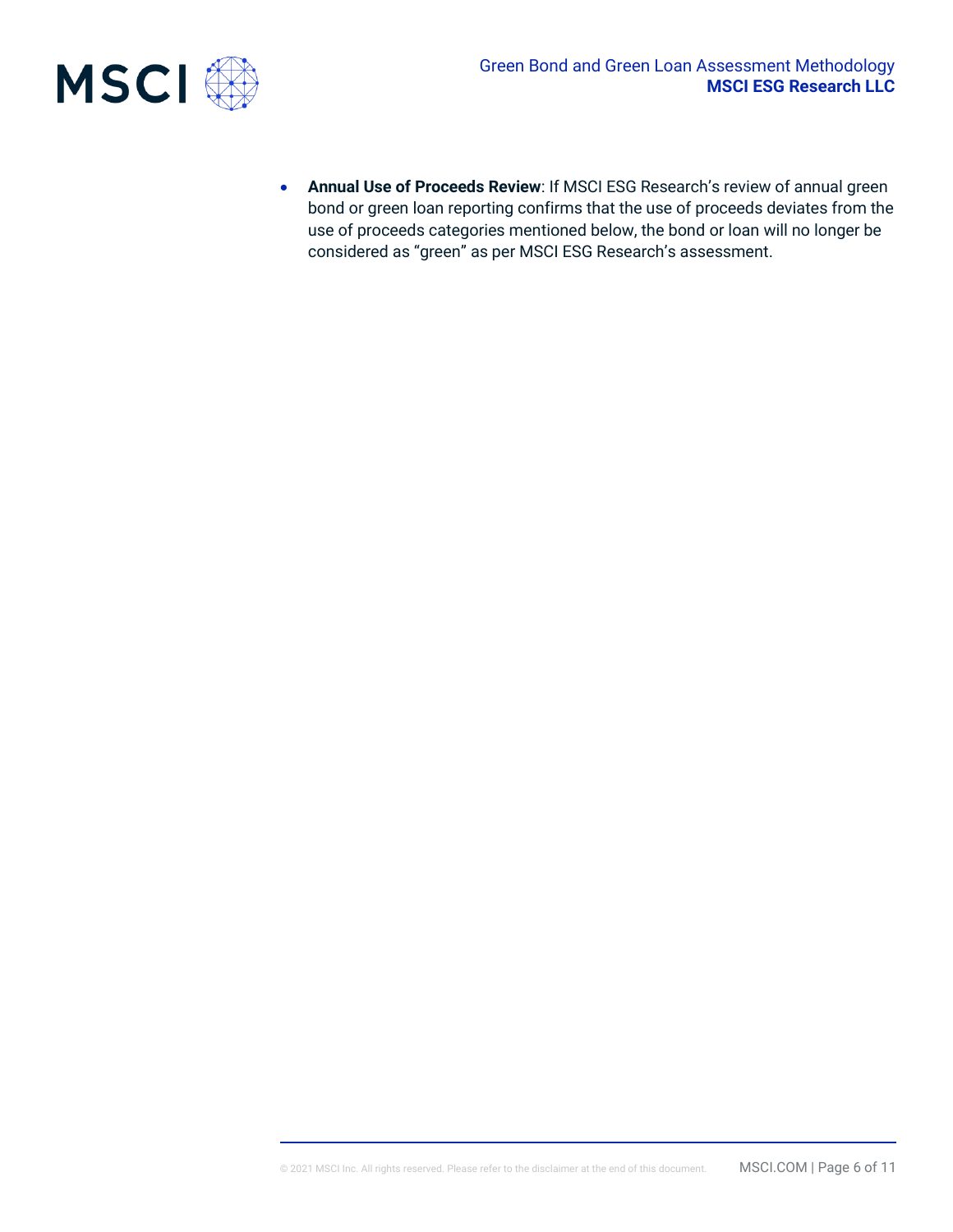

## **Appendix**

#### **The MSCI Green Bond and Green Loan Assessment Methodology**

The MSCI Green Bond and Green Loan Assessment Methodology evaluates a bond's alignment with four core criteria, which are based on the Green Bond Principles administered by ICMA and the Green Loan Principles administered by the Loan Market Association, mentioned below:

- Principle 1: Use of Proceeds
- Principle 2: Process for Project Evaluation and Selection
- Principle 3: Management of Proceeds
- Principle 4: Ongoing Reporting

The primary difference between the MSCI Green Bond and Green Loan Assessment Methodology, and the Green Bond Principles and Green Loan Principles, is in "Principle 1: Use of Proceeds". The MSCI Green Bond and Green Loan Assessment Methodology contains more explicit eligibility and ineligibility criteria, than the Green Bond Principles and Green Loan Principles.

#### **Summary of the MSCI Green Bond and Green Loan Assessment Methodology useof-proceeds categories**

| <b>Green Category</b>                     | <b>Sub-Category</b>                                                                                                                                                                                                                                                                                                                                                                           |
|-------------------------------------------|-----------------------------------------------------------------------------------------------------------------------------------------------------------------------------------------------------------------------------------------------------------------------------------------------------------------------------------------------------------------------------------------------|
| <b>Alternative Energy</b>                 | Wind, Solar, Geothermal, Biomass (subject to additional<br>sustainability criteria), Waste Energy, Wave Tidal, Small<br>Hydro, Large Hydro (subject to additional sustainability<br>criteria), Biogas, Bio-fuels (first- and second-generation)                                                                                                                                               |
| <b>Energy Efficiency</b>                  | Demand-Side Management, Battery, Fuel Cells/Hydrogen<br>Systems, Smart Grid, Other Energy Storage (including<br>pumped hydro storage), Superconductors, Natural Gas<br>Combined Heat & Power, LED Lighting, Compact<br>Fluorescent Lighting, Insulation, Hybrid/Electric Vehicles,<br>Clean Transportation Infrastructure, Industrial Automation,<br>IT Optimization Service & Infrastructure |
| <b>Pollution Prevention &amp; Control</b> | Environmental Remediation, Waste Treatment (excluding<br>landfill and incineration), Reuse & Recycling of Waste, Low<br>Toxicity/volatile organic compounds (VOC), Conventional<br><b>Pollution Control</b>                                                                                                                                                                                   |
| Sustainable Water                         | Water Infrastructure & Distribution (with impact on water<br>quality and access), Rainwater Harvesting, Smart Metering<br>Devices, Drought-Resistant Seeds, Desalinization, Waste                                                                                                                                                                                                             |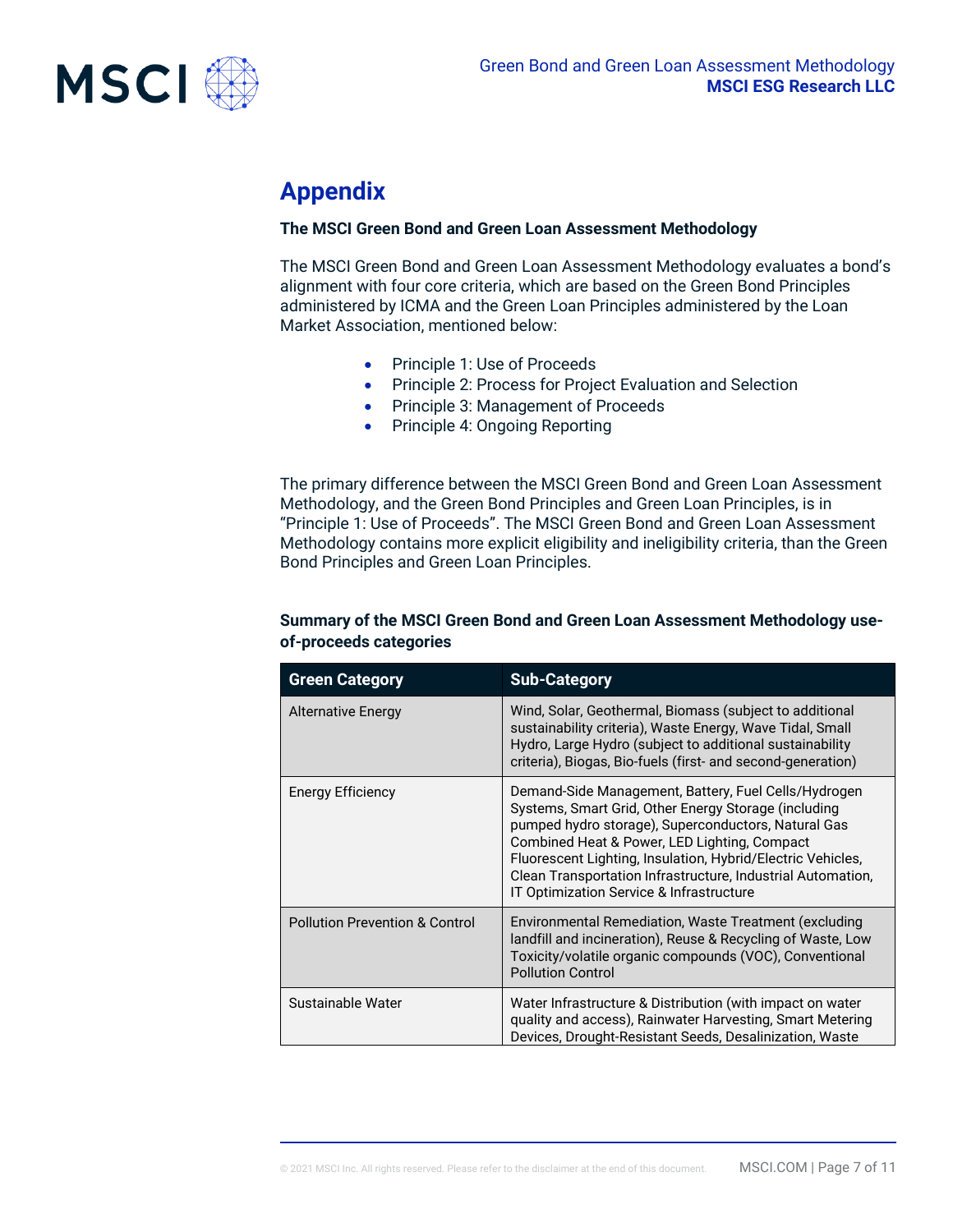

|                           | Water Treatment, Water Recycling Equipment & Services,<br><b>Watershed Conservation Efforts</b>                                                                                                                                                                                                                                                                                                                                                                                            |
|---------------------------|--------------------------------------------------------------------------------------------------------------------------------------------------------------------------------------------------------------------------------------------------------------------------------------------------------------------------------------------------------------------------------------------------------------------------------------------------------------------------------------------|
| Green Building            | Green-Certified Residential and Commercial Properties<br>based on local environmental performance standards (e.g.,<br>ENERGY STAR, NABERS > 3, etc.), Green-Certified Residential<br>and Commercial Properties based on local environmental<br>design standards (e.g., LEED-Certified, BREEAM, etc.),<br>Uncertified Green Property Investments (top 15% energy<br>efficiency within local market), Green CMBS or renovated<br>real estate (subject to additional sustainability criteria) |
| <b>Climate Adaptation</b> | Flood protection, food security and stress-resilient<br>agricultural systems, reforestation and watershed<br>management, climate resiliency services (modernization of<br>meteorological systems, catastrophe risk insurance).                                                                                                                                                                                                                                                             |
| Other                     | The "other" use of proceeds category includes<br>environmental activities and projects that are not included in<br>the six Use-of-Proceeds categories.                                                                                                                                                                                                                                                                                                                                     |

*Source: MSCI ESG Research LLC, as of November 2021*

In cases where project categories do not overlap entirely with MSCI ESG Research definitions, MSCI ESG Research will consider bonds and loans eligible if at least 90% of the projected use of proceeds falls within eligible categories.

#### **Summary of the Green Bond Principles 2021 green bond use-of-proceeds categories3,***<sup>4</sup>*

The eligible green projects categories, listed in no specific order, include, but are not limited to:

• Renewable energy (including production, transmission, appliances and products);

• Energy efficiency (such as in new and refurbished buildings, energy storage, district heating, smart grids, appliances and products);

• Pollution prevention and control (including reduction of air emissions, greenhouse gas control, soil remediation, waste prevention, waste reduction, waste recycling and energy/ emission-efficient waste to energy);

• Environmentally sustainable management of living natural resources and land use (including environmentally sustainable agriculture; environmentally sustainable animal husbandry; climate smart farm inputs such as biological crop protection or drip-irrigation; environmentally sustainable fishery and aquaculture; environmentally

<sup>3</sup> International Capital Markets (ICMA), The Green Bond Principles (GBP) 2021. June, 2021.

<sup>4</sup> <sup>4</sup>The Green Loan Principles refer to the Green Bond Principles administered by ICMA, and hence have similar definitions of Principle 1, i.e. eligible Use of Proceeds as the Green Bond Principles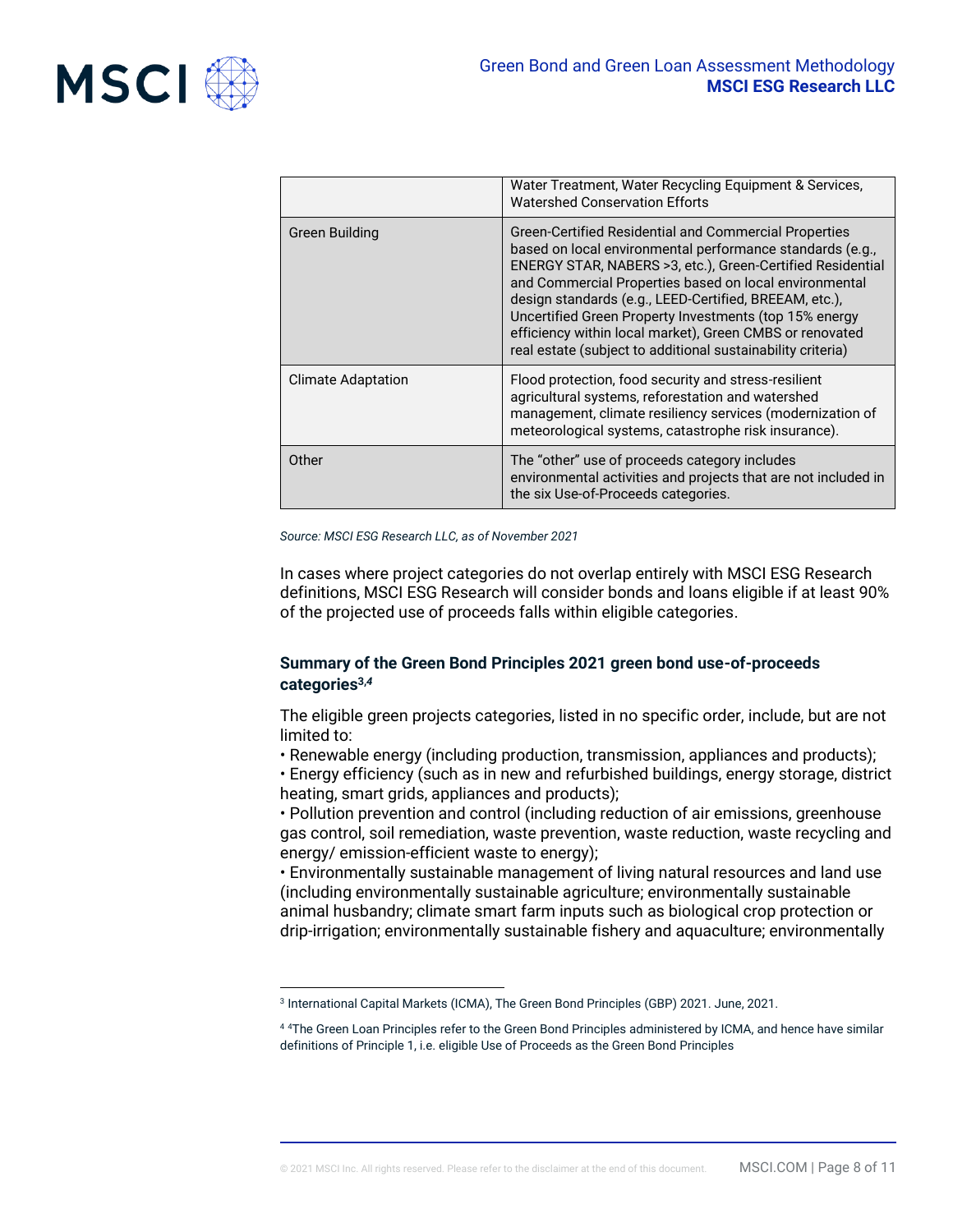sustainable forestry, including afforestation or reforestation, and preservation or restoration of natural landscapes);

• Terrestrial and aquatic biodiversity conservation (including the protection of coastal, marine and watershed environments);

• Clean transportation (such as electric, hybrid, public, rail, non-motorised, multimodal transportation, infrastructure for clean energy vehicles and reduction of harmful emissions);

• Sustainable water and wastewater management (including sustainable infrastructure for clean and/or drinking water, wastewater treatment, sustainable urban drainage systems and river training and other forms of flooding mitigation); • Climate change adaptation (including efforts to make infrastructure more resilient to impacts of climate change, as well as information support systems, such as climate observation and early warning systems);

• Circular economy adapted products, production technologies and processes (such as the design and introduction of reusable, recyclable and refurbished materials, components and products; circular tools and services); and/or certified eco-efficient products.

• Green buildings that meet regional, national or internationally recognized standards or certifications for environmental performance.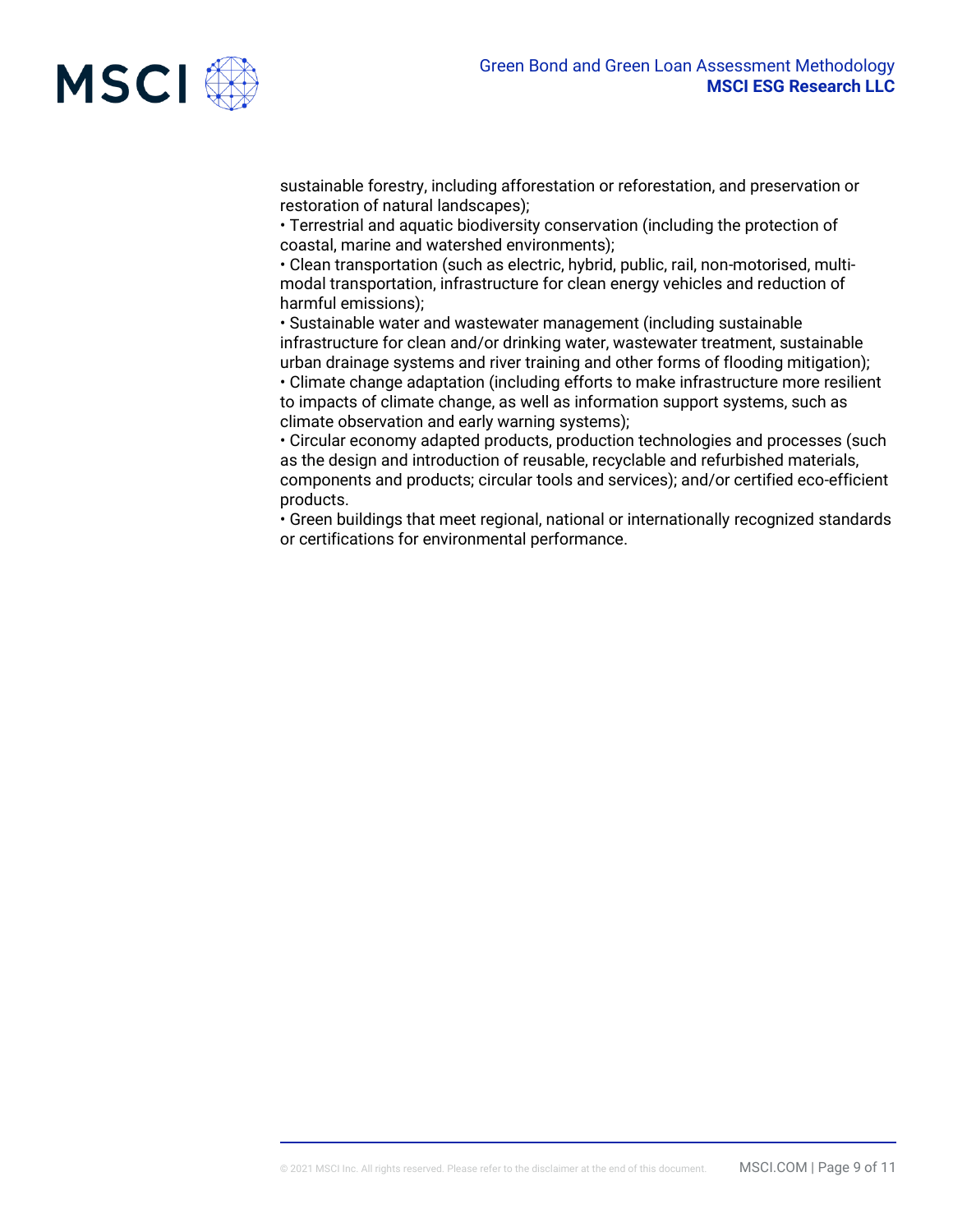

## **Contact us**

#### **AMERICAS**

| Americas        | 1888 588 4567 *  |
|-----------------|------------------|
| Atlanta         | + 1 404 551 3212 |
| <b>Boston</b>   | +1 617 532 0920  |
| Chicago         | +13126750545     |
| Monterrey       | +52 81 1253 4020 |
| <b>New York</b> | +12128043901     |
| San Francisco   | +14158368800     |
| São Paulo       | +55 11 3706 1360 |
| Toronto         | +1 416 628 1007  |

#### **EUROPE, MIDDLE EAST & AFRICA**

| Cape Town | +27 21 673 0100   |
|-----------|-------------------|
| Frankfurt | +49 69 133 859 00 |
| Geneva    | +41 22 817 9777   |
| London    | +44 20 7618 2222  |
| Milan     | +39 02 5849 0415  |
| Paris     | 0800 91 59 17 *   |

#### **ASIA PACIFIC**

| China North     | 10800 852 1032 *      |
|-----------------|-----------------------|
| China South     | 10800 152 1032 *      |
| Hong Kong       | +852 2844 9333        |
| Mumbai          | +91 22 6784 9160      |
| Seoul           | 00798 8521 3392 *     |
| Singapore       | 800 852 3749 *        |
| Sydney          | +61290339333          |
| Taipei          | 008 0112 7513 *       |
| <b>Thailand</b> | 0018 0015 6207 7181 * |
| Tokyo           | + 81 3 5290 1555      |
|                 |                       |

#### $* =$  toll free

#### About MSCI

MSCI is a leading provider of critical decision support tools and services for the global investment community. With over 50 years of expertise in research, data and technology, we power better investment decisions by enabling clients to understand and analyze key drivers of risk and return and confidently build more effective portfolios. We create industry-leading research-enhanced solutions that clients use to gain insight into and improve transparency across the investment process.

#### About MSCI ESG Research Products and Services

MSCI ESG Research products and services are provided by MSCI ESG Research LLC, and are designed to provide in-depth research, ratings and analysis of environmental, social and governance-related business practices to companies worldwide. ESG ratings, data and analysis from MSCI ESG Research LLC. are also used in the construction of the MSCI ESG Indexes. MSCI ESG Research LLC is a Registered Investment Adviser under the Investment Advisers Act of 1940 and a subsidiary of MSCI Inc.

To learn more, please visit [www.msci.com](http://www.msci.com/)